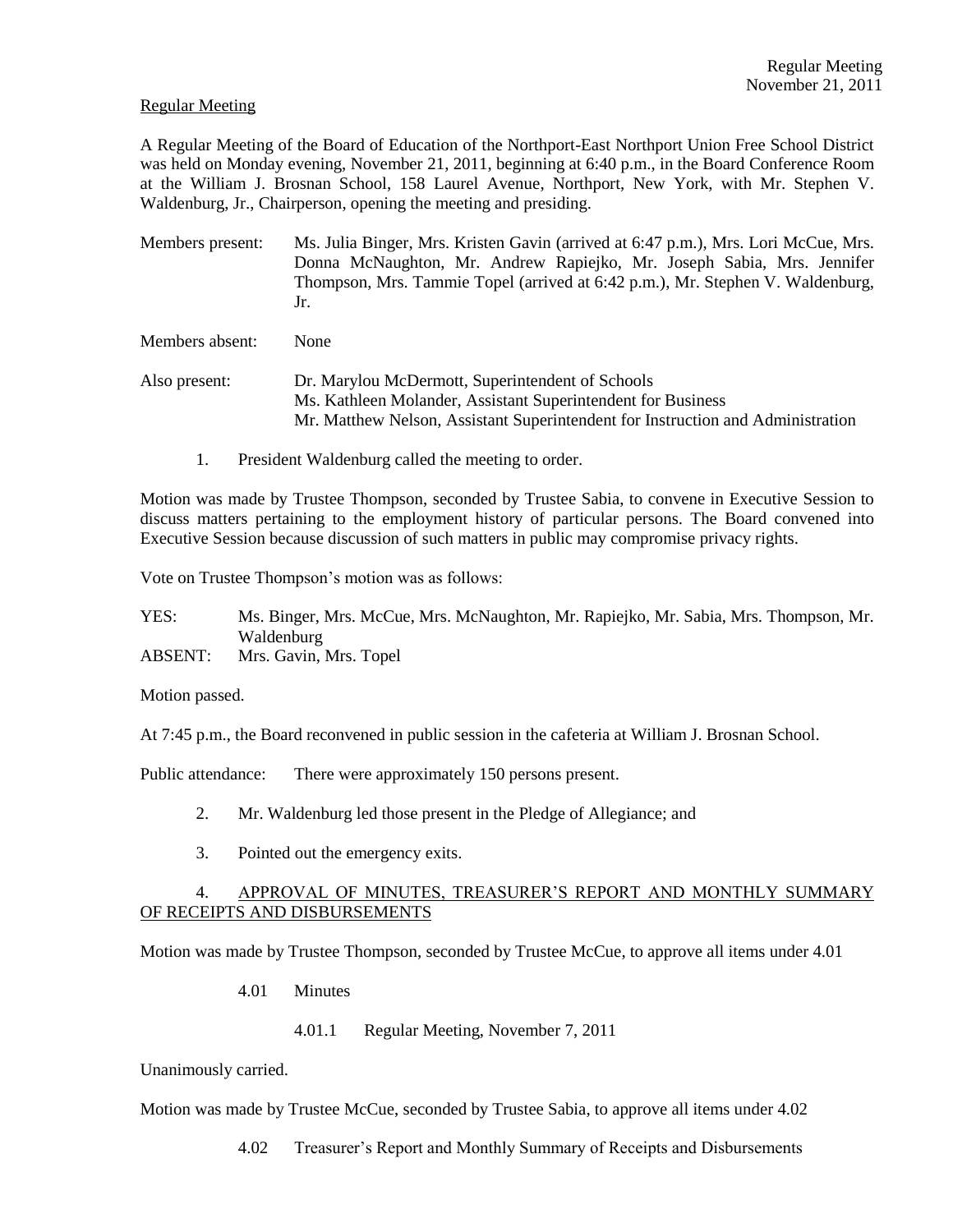4.02.1 Treasurer's Report for the period September 1, 2011 through September

30, 2011

4.02.2 Monthly Summary of Receipts and Disbursements for September 2011

Unanimously carried.

4.03 For Information: Claims Auditor's Report for Warrant and Schedule of Claims for payments dated:

September 2011 (Wire Transfer Report), September 15, 2011 (Accounts Payable Warrant), September 9, 2011 (Payroll Trust & Agency Warrant), September 30, 2011 (Accounts Payable Warrant), September 23, 2011 (Payroll Trust & Agency Warrant), September 2011 (Claims Audit Report)

#### 5. SPECIAL REPORT/ANNOUNCEMENTS FROM THE SUPERINTENDENT

#### 5.01 Accomplishments of Staff and Students

5.01.1 Mr. Tim Hoss, Northport Middle School Principal, introduced the following volunteers who participated in the 9/11 Garden Service Learning Project, renovating the Northport Middle School 9/11 Memorial Garden:

Boy Scout Pack 42: Nicholas Butler, Thomas Butler, David Burg, Declan Leonard, Kyle Mitard, Russel Mitard, Brian Truehart, Will Burg (Pack Master), Michelle Mitard (Parent Volunteer), Scott Butler (Parent Volunteer and Northport Middle School Math Teacher Margie Engeldrum

President Waldenburg and Dr. McDermott congratulated the students, parents and teacher on their project and presented them with a commendation from the Board.

Dr. Marylou McDermott, Superintendent, presented the District's Long Range Fiscal Planning. Dr. McDermott stated the philosophy of long range fiscal planning is to budget relative unknown costs with a narrow margin, budget unknown costs with a greater margin, reduce spending wherever possible, and if under spending is achieved, to successfully utilize savings to lower the tax rate and fund reserves. Dr. McDermott reviewed the relative known costs including salaries and benefits, retirement and Social Security, and long term debt service, and the unknown costs including health insurance, transportation, special education/AIS, and tax anticipation notes. Dr. McDermott stated that ongoing reduction of spending includes eliminating positions through attrition, reducing the number of teacher absences, reducing overtime, optimizing teaching schedules, participating in cooperative bidding, installing energy efficient windows, and optimizing the rate of return on District investments. Dr. McDermott noted that funding reserves is the only legal means to save for future obligations in an uncertain financial economy. Dr. McDermott stated that for the past three years the tax levy has been under 2%, averaging a 1.67% tax levy increase, while funding reserves to protect the District's future and to avoid tax spikes, and improving programs. Dr. McDermott stated that the District is prepared for the 2012-2013 2% tax levy cap but if the cap remains in place the ability to maintain programs will become more challenging and the District will have to make difficult decisions regarding programs.

5.02 Annual Report of the Independent Auditor, prepared by Cullen & Danowski, LLP for the year ending June 30, 2011

Mr. Peter Rodriguez of Cullen & Danowski, LLP stated that Cullen & Danowski, LLP are the external auditors for the Northport-East Northport Union Free School District and their job is to come in once a year and audit the financial statements of the District. They plan and perform the audit to get enough evidence to show that there are no material misstatements in the financial statements. Mr. Rodriguez stated that they are opining that the financial position of the school district as of June 30, 2011, the assets, liabilities and fund balance, is fairly stated and that there are no material misstatements. They also opine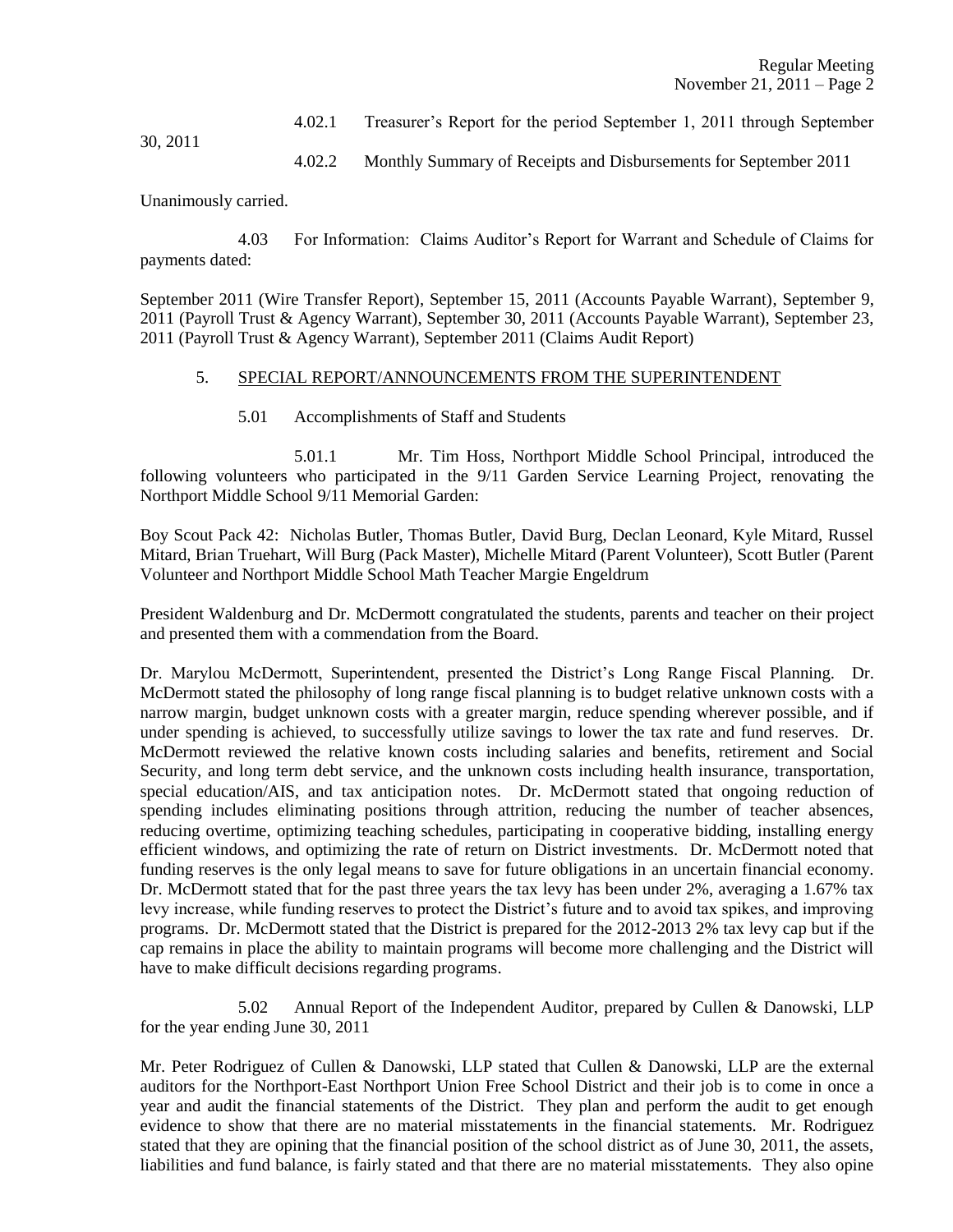that the changes in the financial position, the revenues and expenses, are fairly stated; that all revenue the District is entitled to has been recorded and the expenses are complete, and the change in financial position, or the net profit, are fairly presented. Mr. Rodriguez reviewed the procedures they use for examining on a test basis the evidence that supports the numbers in the financial statements. Mr. Rodriguez stated that their main job is the expression of an opinion on the financial statements and they issues an unqualified opinion stating that the financial statements can be relied upon and are free of any material misstatements and that the financial statements themselves were prepared in accordance with general accepted accounting principal. Mr. Rodriguez noted that an unqualified opinion is the highest level, a good opinion, a clean opinion. Mr. Rodriguez stated that they follow Government auditing standards and are required to report on two other items. They report on the internal controls of the financial reporting and found no material weakness in internal control structure or financial reporting and gave a positive opinion with no incidence of noncompliance with laws, regulations and grants. Mr. Rodriguez stated that the management letter had two minor comments to the administration to improve a couple of things and to add on to some of the controls already in place.

President Waldenburg thanked Mr. Rodriguez for his report and stated that the Audit Committee reviewed the report extensively with Mr. Rodriguez.

Trustee Rapiejko, Audit Committee Chairperson, stated that the Audit Committee had discussions regarding the management letter and how things were described in the report and that numerous changes were made that addressed some of the committee member comments. Mr. Rapiejko stated that the majority of the committee felt comfortable and were pleased with the final product.

Mr. Larry Beck, Audit Committee Member, stated that the Audit Committee approved the financial statements with the exception of one vote, his. Mr. Beck stated that the reasoning behind his vote against approving the report was the scope of limitation. Mr. Beck stated that he requested documentation of correspondence between the internal auditor and the Board and was given incomplete documents. Mr. Beck stated that he saw a number of comments that they had the opportunity to address including the past three years budgeting \$10 million over actual expenditures which was not mentioned in the management letter and with regards to internal controls that no comment was made with respect to the prior Audit Committee chairman's firm representing someone who was suing the District.

Mr. Rodriguez stated that the Board and legal counsel were aware of this and did not see any conflict of interest related to the audit.

Ms. Rong Maio, Senior Audit Manager, stated that from their perspective they did not feel there was a scope limitation and they would not give an unqualified opinion of they felt there was a scope limitation. Ms. Maio stated that they did not find any material misstatement or material weakness with the internal controls over financial reporting.

President Waldenburg stated that he found Mr. Beck's comments discouraging to hear and stated that he was the lone vote against approval of the report.

There was a discussion regarding scope limitation, Mr. Beck's FOIL request, Audit Committee meetings with the external auditors, communications to the Audit Committee members, legality of budgeting a line item to collect taxes to fund a reserve, assurance services with respect to reserves, and management discussion of the financial statements.

- 5.03 Review of Instructional Initiatives in the following area:
	- 5.03.1 English Language Arts

Dr. Patricia Schmitt presented the 2011-2012 English Language Arts Department Initiatives. Dr. Schmitt highlighted the 2010-2011 initiatives of developing a scope and sequence for grades K-8 aligned to the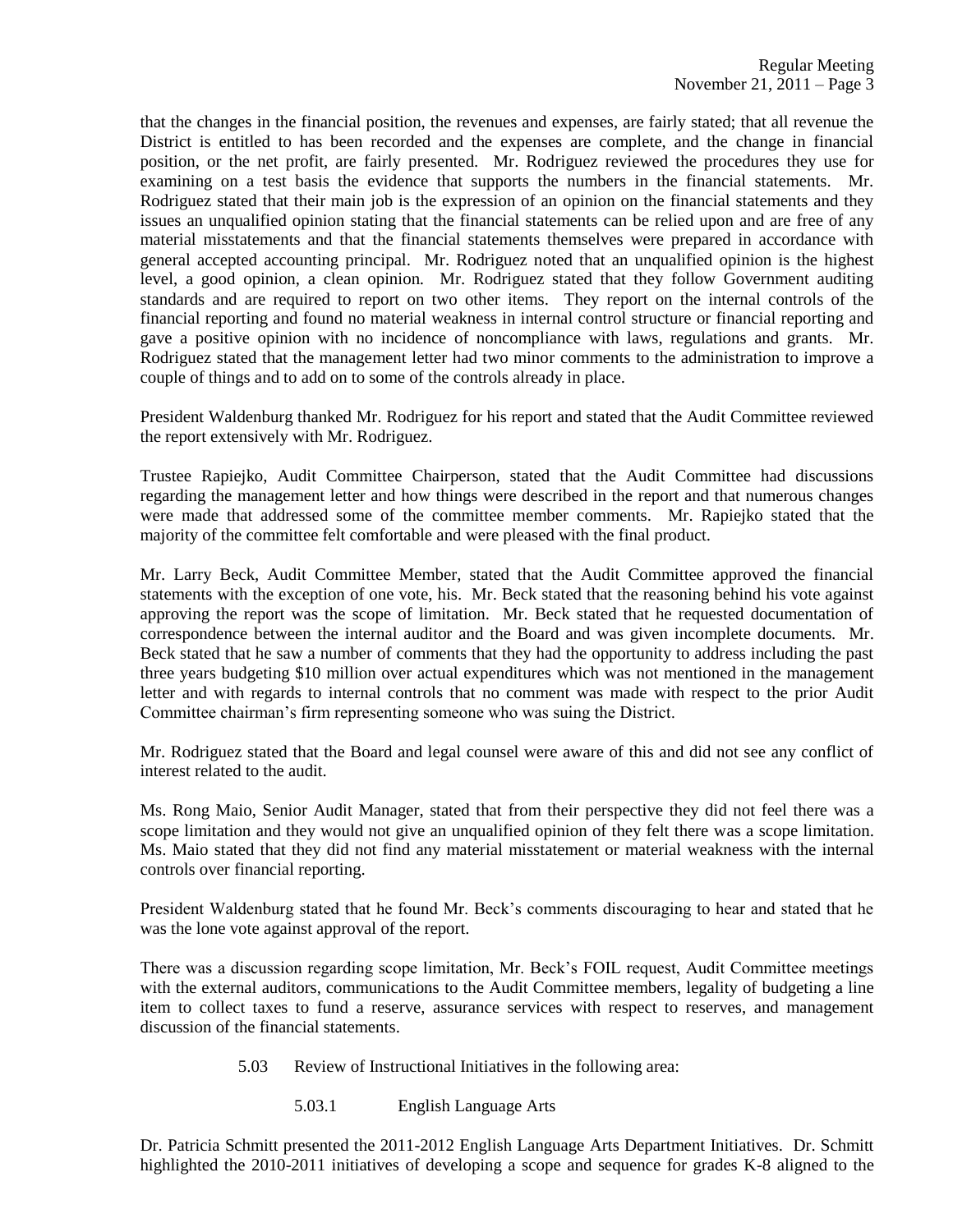newly adopted common core and completed grammar handbook, providing professional development for middle school teachers using whiteboard to encourage interactive grammar instruction and exploring the use of daily language review and rubrics to embed language instruction with writing and composition. Dr. Schmitt stated that the 2011-2012 initiatives are: to design, develop and introduce multi-genre empathy projects to inculcate the values of respect, responsibility and human dignity; to develop units of study that support differentiation through the implementation of anchor activities focusing on scaffolding instruction and units of study to enhance oral presentation skills; to develop strategies to integrate language skills into units of study including daily language review, rubrics, and focus correction areas and provide professional development for elementary and high school teachers; and to continue to develop common assessments aligned with New York State Standards and the format of the New York State Comprehensive English Regents to facilitate formative measurement of student growth. Dr. Schmitt reviewed differentiated instruction, PARCC Goals and shifts in ELA literacy.

Dr. Schmitt reviewed the 2010-2011 Library/Medial Initiative highlights including elementary librarians collaborated with elementary counselors to design and implement internet safety lessons; aligned library/media curricula with newly adopted Common Core, librarians collaborated with content area teachers to integrate research skills, and librarians engaged in professional development to become adept at using Moodle. Dr. Schmitt stated that the 2011-2012 Library/Media Initiatives are: to expose students to appropriate databases and resources to support content area instruction; implement and enhance newly designed library media curricula; inculcate an atmosphere of respect by developing anti-bullying (cyberbullying) units of study; and provide professional development for the integration of interactive whiteboard lessons.

There was a discussion regarding anchor activities and scaffolding instruction, testing data on students with disabilities, common assessment data, Advanced Placement English and IB English.

President Waldenburg thanked Dr. Schmitt for her informative presentation.

5.04 The President of the Board reviewed the upcoming meetings of December 12, 2011, January 9, 2012, and January 23, 2012.

# 6. COMMUNICATIONS

6.01 E-mail from Ms. Karen Wills to Members of the Board, received November 2, 2011, re: NYSSBA Resolution.

Ms. Wills was not present to address her letter. President Waldenburg read Ms. Wills letter congratulating the Board for bringing a resolution allowing school tax collections scheduled to be adjusted to minimize the need for school district borrowing to the New York State School Boards Association and garnishing support at the recent NYSSBA Convention held in Buffalo, NY.

Trustee Thompson stated that the Board formed a resolution which was given to NYSSBA for support and they accepted that resolution at the Convention in Buffalo along with 18 other resolutions. Mrs. Thompson stated that there is currently a bill in the state assembly that would bring the tax collection schedule into alignment so that districts would not have to borrow money. The bill has been supported by Assemblyman Thiele and Assemblyman Raia is in support of cosponsoring the bill.

Motion was made by Trustee McCue, seconded by Trustee Sabia, to approve the following resolution:

"BE IT RESOLVED, that the Board of Trustees of the Northport-East Northport Union Free School District supports an amendment to the Suffolk County Tax Act, Bill A03911, to adjust the tax collection schedule to coincide with the encumbrances that are incurred by school districts starting with each fiscal year commencing July 1, so as to reduce the interest incurred as a result of the acquisition of tax anticipation notes (commonly referred to as TANs)."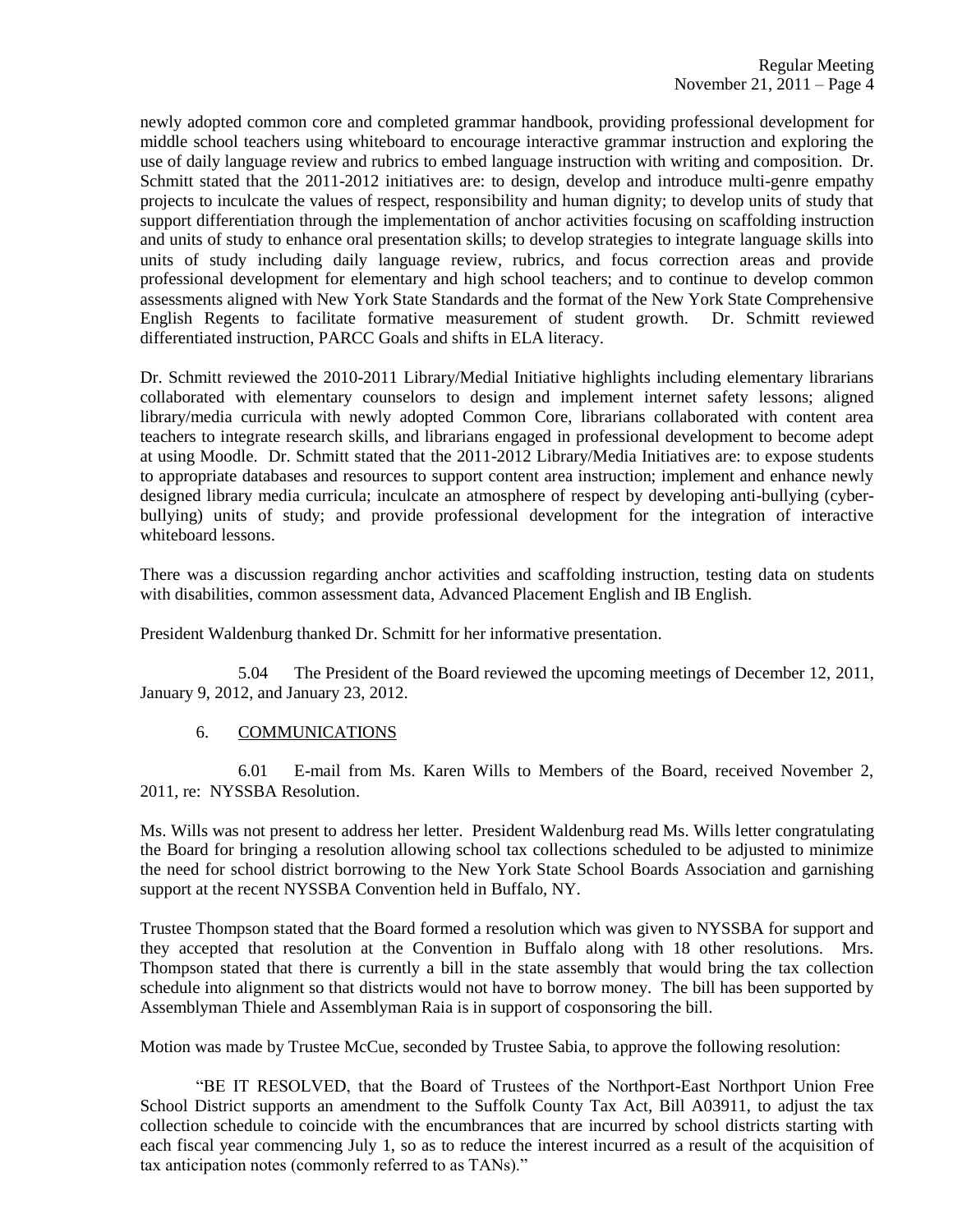Trustee Rapiejko suggested contacting Senator Flanagan to get senate sponsorship as well.

Vote on Trustee McCue's motion was unanimously carried.

## 7. PUBLIC PARTICIPATION

Name Comment

Glenn Buscareno Read a letter to the Board from the members of the United Teachers of Megan Albin Northport stating their concerns about the health of the district, opining UTN that the morale of district staff is at an all-time low. The current topdown management style does not allow for true collaboration, input and feedback from practitioners, or professional dialogue as part of a shareddecision making process. They hope that these concerns will be addressed at the upcoming meeting of the Board-Teacher Relations Committee.

President Waldenburg stated that he is looking forward to the meeting on December 5<sup>th</sup> and would like to see a full frank and open discussion of the issues.

After a brief discussion, it was decided that the Board-Teacher Relations meeting will be held as a public work session on December 5<sup>th</sup>.

Margaret Granger Stated that Housing Help has requested a variance for the sewage Parent treatment plant at the Matinecock Court Housing Project. Ms. Granger stated that they are requested large variances with regards to the setback of the sewage treatment plant. Ms. Granger stated that as a parent of children who will be attending Northport High School it is in very close proximity to the high school. Ms. Granger stated that by Suffolk County allowing this variance it would be breaking rules that were written to protect the health and safety of the community. Ms. Granger asked for the District's support in petitioning Suffolk County Health Department to not allow this variance to go through.

President Waldenburg stated that he had concerns about the location of the sewage treatment plant and the hundreds of students that use the fields regularly.

Dr. McDermott stated that Ingerman Smith, LLP will be representing the District and writing a letter, which must be received by the Suffolk County Department of Health by November  $28<sup>th</sup>$ , in opposition to the variance application by Housing Help. Dr. McDermott stated that the Board is taking a very aggressive stand against the sewage treatment plant. Dr. McDermott stated that the letter will be posted on the District's website.

Motion was made by Trustee McNaughton, seconded by Trustee McCue, to approve all items under 8. and 9., including Supplemental 8.01.1 (Schedule A #8-16), Supplemental 8.01.2 (Schedule B #4-7), and excluding severed item 8.01.3 (Schedule D)

# 8. SUPERINTENDENT'S REPORT, GENERAL

8.01 Personnel Schedules, each dated November 21, 2011, and each attached and made part of the official minutes:

- 8.01.1 Schedule A Certified Staff (including Supplemental #8-16)
- 8.01.2 Schedule B Non-Instructional Staff (including Supplemental #4-7)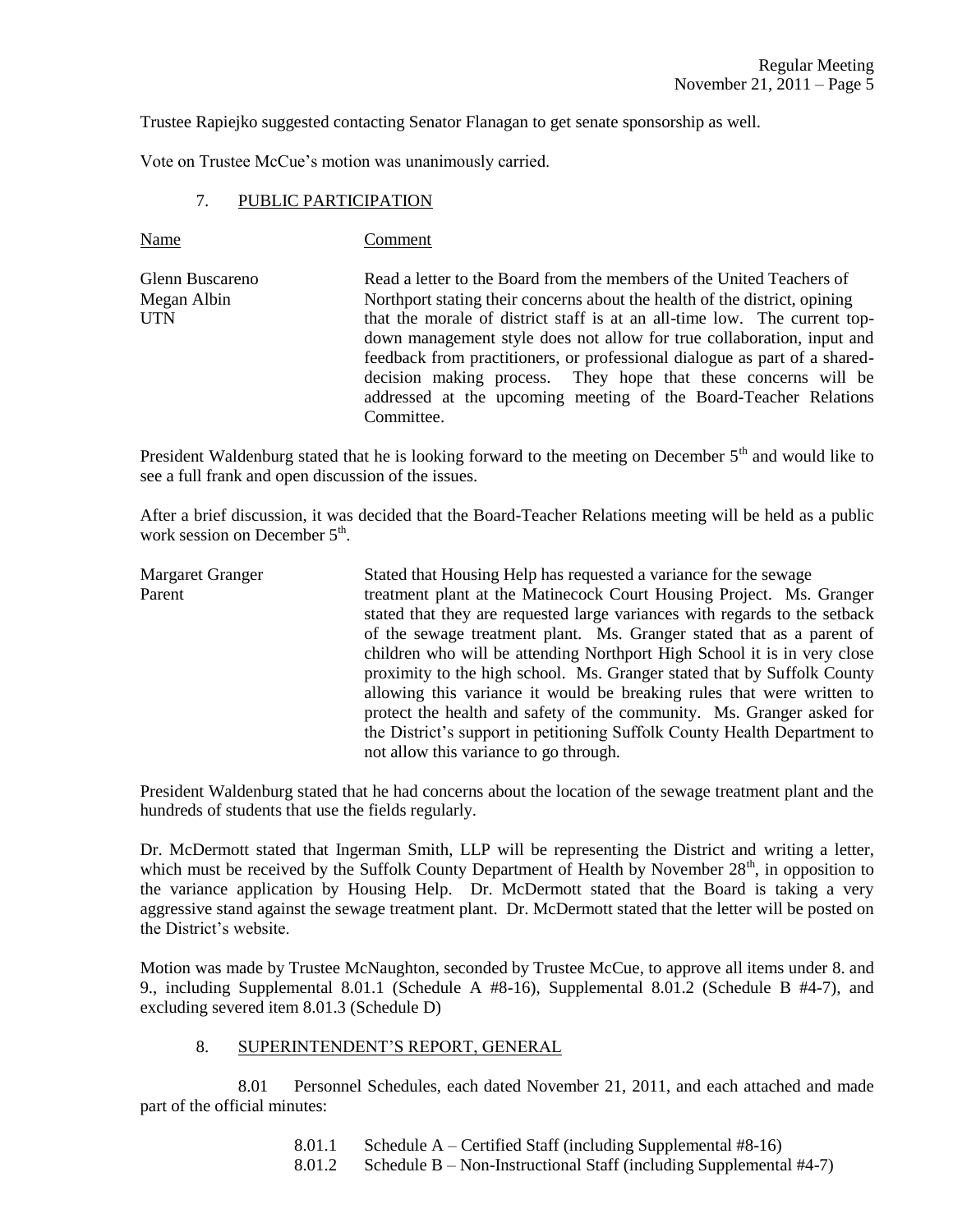8.01.3 SEVERED

8.01.4 Schedule J – Committee on Special Education

President Waldenburg announced the retirement of Ms. Carol DiPaolo, Northport High School Nurse, after twenty-five years and seven months of service to the District.

## 9. SUPERINTENDENT'S REPORT FINANCIAL

9.01 Approving a 2011-2012 Service Agreement between the Board of Education of the Northport-East Northport Union Free School District and Developmental Disabilities Institute

9.02 Approving transfer of general fund appropriations in the 2011-2012 budget

9.03 Approving membership in the New York State School Boards Association in the amount of \$11,115.00 for 2012

9.04 Approving End of Year Transfer of Funds to balance 2010-2011 budget

Vote on Trustee McNaughton's motion to approve all items under 8. and 9., including Supplemental 8.01.1 (Schedule A #8-16), Supplemental 8.01.2 (Schedule B #4-7), and excluding severed item 8.01.3 (Schedule D) was unanimously carried.

Motion was made by Trustee Binger, seconded by Trustee Thompson, to approve severed item 8.01.3 (Schedule D)

8.01.3 Schedule D – Extra Pay

Vote on Trustee Binger's motion was as follows:

YES: Ms. Binger, Mrs. Gavin, Mrs. McCue, Mr. Rapiejko, Mrs. Thompson, Mrs. Topel, Mr. Waldenburg NO: Mr. Sabia ABSTAIN: Mrs. McNaughton

Motion passed.

## 10. SUPERINTENDENT'S REPORT – FOR INFORMATION ONLY

- 10.01 Schedule I Home Instruction
- 10.02 Student Activity Account Reports for September 2011 from:
	- 10.02.1 Northport High School
	- 10.02.2 East Northport Middle School
	- 10.02.3 Northport Middle School
- 10.03 Investment Report for September 2011
- 10.04 Collateral Schedule for September 2011
- 10.05 Bank Reconciliation Report for September 2011

10.06 School Lunch Profit and Loss Report for the months ending June 30, 2011, May 31, 2011, April 30, 2011, March 31, 2011, February 28, 2011, January 31, 2011, December 31, 2010,